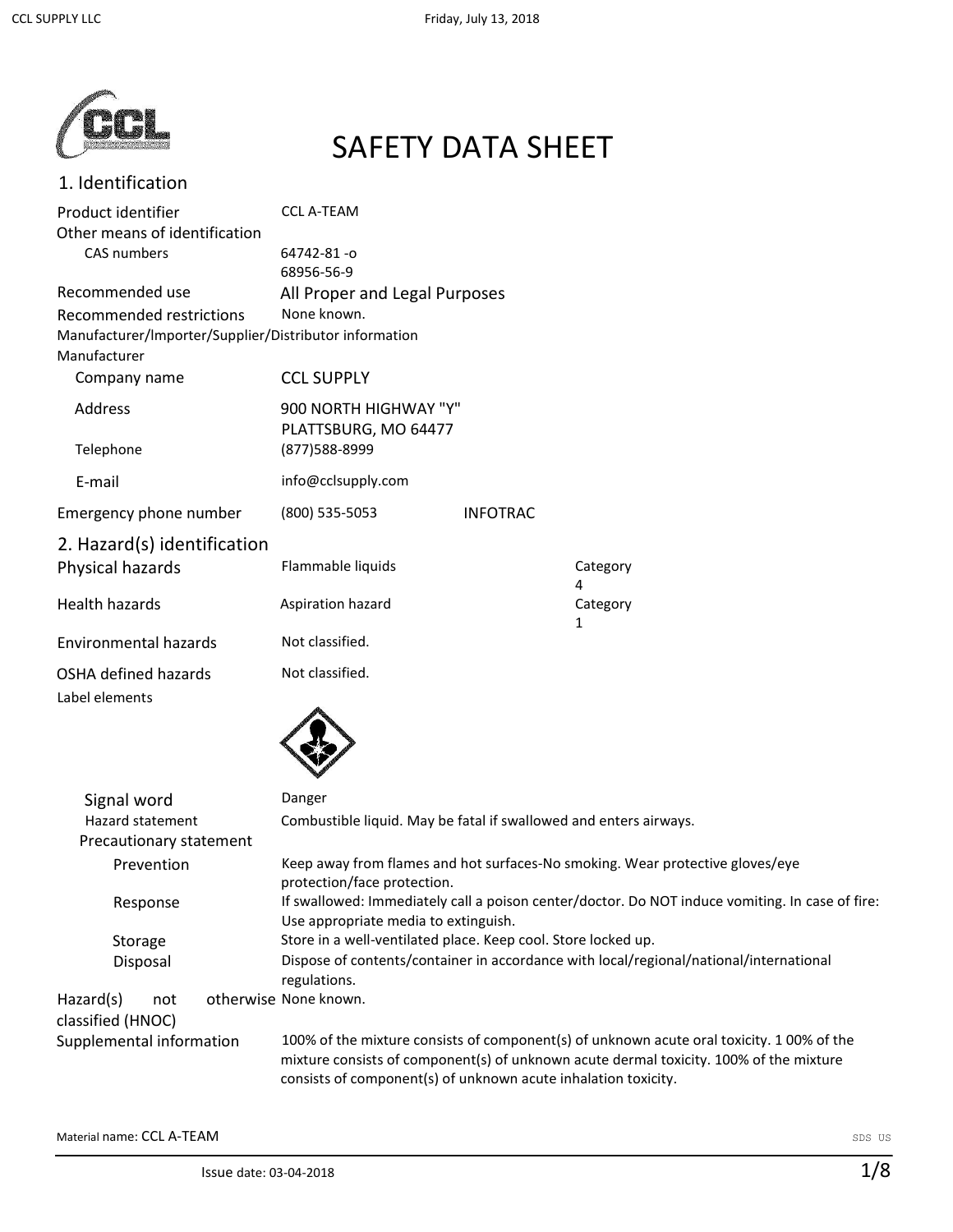# 3. Composition/information on ingredients

## Substances

| Chemical name | Common name and synonyms                                 | CAS number | %     |
|---------------|----------------------------------------------------------|------------|-------|
|               | Kerosine (petroleum), hydrodesulfurized                  | 64742-61-0 | 60-70 |
|               | Dipentene (Hydrocarbons, Terpene processing, by-product) | 68956-56-9 | 30-40 |

\*Designates that a specific chemical identity and/or percentage of composition has been withheld as a trade secret.

| 4. First-aid measures                                                                 |                                                                                                                                                                                          |
|---------------------------------------------------------------------------------------|------------------------------------------------------------------------------------------------------------------------------------------------------------------------------------------|
| Inhalation                                                                            | Move to fresh air. Call a physician if symptoms develop or persist.                                                                                                                      |
| Skin contact                                                                          | if irritation develops and persists.                                                                                                                                                     |
| Eye contact                                                                           | Rinse with water. Get medical attention if irritation develops and persists.                                                                                                             |
| Ingestion                                                                             | Call a physician or poison control center immediately. Rinse mouth. Do not induce                                                                                                        |
| Most<br>important<br>symptoms/effects,<br>acute                                       | vomiting. If vomiting occurs, keep head low so that stomach content doesn't get into<br>the lungs.<br>Aspiration may cause pulmonary edema and pneumonitis. Direct contact with eyes may |
| and delayed<br>Indication of<br>immediate                                             | cause temporary irritation.                                                                                                                                                              |
| medical<br>attention<br>and<br>special treatment needed<br><b>General information</b> | Provide general supportive measures and treat symptomatically. Keep victim under<br>observation. Symptoms may be delayed.                                                                |
|                                                                                       | Ensure that medical personnel are aware of the material(s) involved and take                                                                                                             |
| 5. Fire-fighting measures                                                             | precautions to protect themselves.                                                                                                                                                       |
| extinguishing<br>Suitable                                                             |                                                                                                                                                                                          |
| media                                                                                 | Water fog. Foam. Dry chemical powder. Carbon dioxide (C02).                                                                                                                              |
| extinguishing<br>Unsuitable<br>media                                                  | Do not use water jet as an extinguisher, as this will spread the fire.                                                                                                                   |
| Specific hazards arising from<br>the chemical                                         | The product is combustible, and heating may generate vapors which may form explosive<br>vapor/air mixtures. During fire, gases hazardous to health may be formed.                        |
| Special protective equipment<br>and precautions for<br>firefighters Firefighting      | Self-contained breathing apparatus and full protective clothing must be worn in case of<br>fire.                                                                                         |
| equipment/instructions<br>Specific methods General fire                               | In case of fire and/or explosion do not breathe fumes. Move containers from fire area if<br>you can do so without risk.                                                                  |
| hazards<br>Wash off with soap and                                                     | Use standard firefighting procedures and consider the hazards of other involved<br>materials.                                                                                            |
| water. Get medical attention                                                          | Combustible liquid.                                                                                                                                                                      |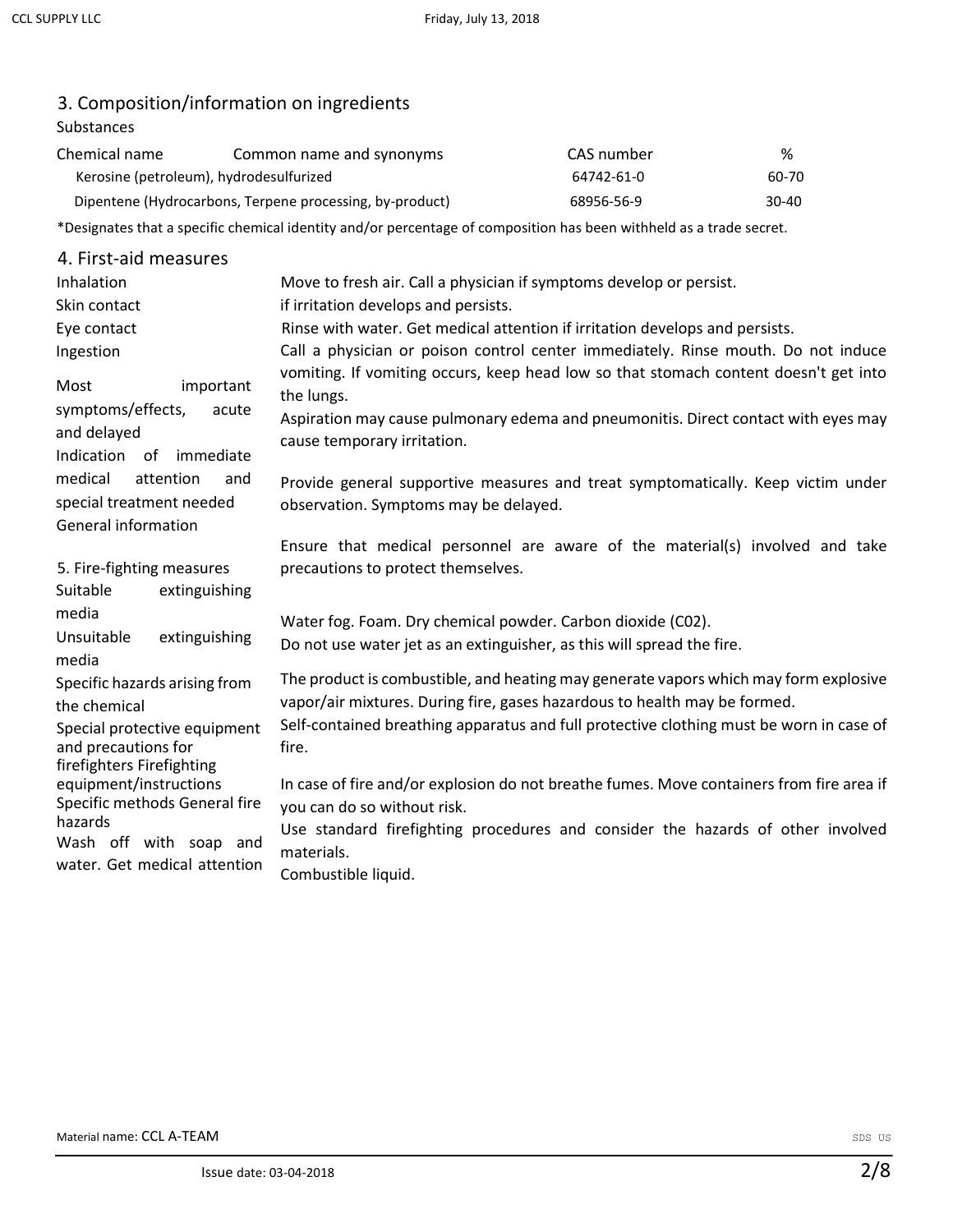| Personal<br>precautions,<br>protective<br>equipment<br>emergency<br>and<br>procedures<br>Methods and materials for | Keep unnecessary personnel away. Keep people away from and upwind of spill/leak. Eliminate<br>all ignition sources (no smoking, flares, sparks, or flames in immediate area). Wear appropriate<br>protective equipment and clothing during clean-up. Ensure adequate ventilation. Local<br>authorities should be advised if significant spillages cannot be contained. For personal protection,<br>see section 8 of the SDS.<br>Eliminate all ignition sources (no smoking, flares, sparks, or flames in immediate area). Keep<br>combustibles (wood, paper, oil, etc.) away from spilled material. |  |
|--------------------------------------------------------------------------------------------------------------------|-----------------------------------------------------------------------------------------------------------------------------------------------------------------------------------------------------------------------------------------------------------------------------------------------------------------------------------------------------------------------------------------------------------------------------------------------------------------------------------------------------------------------------------------------------------------------------------------------------|--|
|                                                                                                                    |                                                                                                                                                                                                                                                                                                                                                                                                                                                                                                                                                                                                     |  |
| containment and cleaning up                                                                                        | Large Spills: Stop the flow of material, if this is without risk. Dike the spilled material, where<br>this is possible. Use a non-combustible material like vermiculite, sand or earth to soak up the<br>product and place into a container for later disposal. Following product recovery, flush area<br>with water.                                                                                                                                                                                                                                                                               |  |
|                                                                                                                    | Small Spills: Absorb with earth, sand or other non-combustible material and transfer to<br>containers for later disposal. Clean surface thoroughly to remove residual contamination.                                                                                                                                                                                                                                                                                                                                                                                                                |  |
|                                                                                                                    | Never return spills to original containers for re-use. For waste disposal, see section 1 3 of the<br>SDS. For waste disposal, see section 13 of the SDS.                                                                                                                                                                                                                                                                                                                                                                                                                                            |  |
| Environmental precautions                                                                                          | Avoid discharge into drains, water courses or onto the ground.                                                                                                                                                                                                                                                                                                                                                                                                                                                                                                                                      |  |
| 7. Handling and storage                                                                                            |                                                                                                                                                                                                                                                                                                                                                                                                                                                                                                                                                                                                     |  |
| Precautions for safe handling                                                                                      | Keep away from open flames, hot surfaces and sources of ignition. When using do not smoke.<br>Provide adequate ventilation. Wear appropriate personal protective equipment. Wash hands<br>thoroughly after handling. Observe good industrial hygiene practices.                                                                                                                                                                                                                                                                                                                                     |  |
|                                                                                                                    | Conditions for safe storage, Store locked up. Keep away from heat, sparks and open flame. Store in a cool, dry place out of                                                                                                                                                                                                                                                                                                                                                                                                                                                                         |  |
| including any incompatibilities                                                                                    | direct sunlight. Store in original tightly closed container. Store in a well-ventilated place. Keep in<br>an area equipped with sprinklers. Store away from incompatible materials (see Section 10 of the<br>SDS). Store away from incompatible materials (see Section 1 0 of the SDS).                                                                                                                                                                                                                                                                                                             |  |
| 8 Exposure controls/personal protection                                                                            |                                                                                                                                                                                                                                                                                                                                                                                                                                                                                                                                                                                                     |  |

#### 6. Accidental release measures

8. Exposure controls/personal protection

Occupational exposure limits  $U$ CACCIH Threshold Limit Values

| US. ACGIH Threshold Limit Values<br><b>Material</b>      |                    | Type                                                       | Value                                              | Form |
|----------------------------------------------------------|--------------------|------------------------------------------------------------|----------------------------------------------------|------|
| Kerosine (petroleum), TWA                                | $200 \text{ mg/m}$ |                                                            | Non-aerosol. hydrodesulfurized (CAS 64742-81-0)    |      |
| Dipentene (Hydrocarbons, Terpene Processing, by-product) |                    |                                                            | $(CAS 68956-56-9)$                                 |      |
| <b>Biological limit values</b>                           |                    | No biological exposure limits noted for the ingredient(s). |                                                    |      |
| Exposure guidelines                                      |                    |                                                            |                                                    |      |
| US ACGIH Threshold Limit Values: Skin designation        |                    |                                                            |                                                    |      |
| Kerosine (petroleum), hydrodesulfurized                  |                    |                                                            | Can be absorbed through the skin. (CAS 64742-81-0) |      |
| Dipentene (Hydrocarbons, Terpene Processing, by-product) |                    |                                                            | $(CAS 68956-56-9)$                                 |      |

Appropriate engineering Good general ventilation (typically 1 0 air changes per hour) should be used. Ventilation rates controls should be matched to conditions. If applicable, use process enclosures, local exhaust ventilation, or other engineering controls to maintain airborne levels below recommended exposure limits. If exposure limits have not been established, maintain airborne levels to an acceptable level.

Individual protection measures, such as personal protective equipment

The following are recommendations for Personnel Protective Equipment (PPE). The employer/user of this product must perform a Hazard Assessment of the workplace according to OSHA regulations 29 CFR 1 910.1 32 to determine the appropriate PPE for use while performing any task involving potential exposure to this product.

| Eye/face protection       | Face shield is recommended. Wear safety glasses with side shields (or goggles).                          |        |
|---------------------------|----------------------------------------------------------------------------------------------------------|--------|
| Skin protection           |                                                                                                          |        |
| Hand protection           | Wear appropriate chemical resistant gloves. Suitable gloves can be recommended by the<br>glove supplier. |        |
| Other                     | Wear suitable protective clothing.                                                                       |        |
| Material name: CCL A-TEAM |                                                                                                          | SDS US |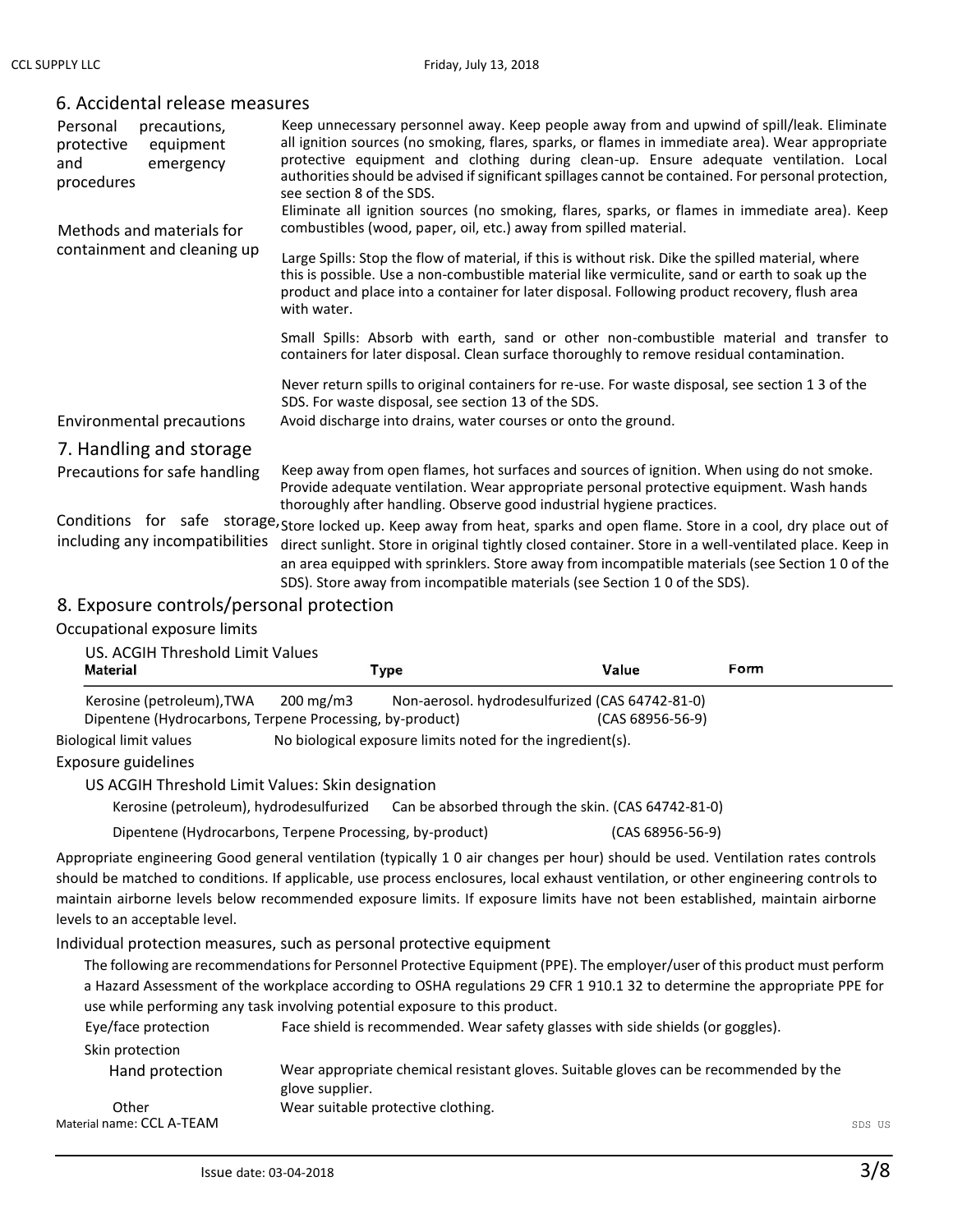| Respiratory protection            | If engineering controls do not maintain airborne concentrations below recommended<br>exposure limits (where applicable) or to an acceptable level (in countries where exposure<br>limits have not been established), an approved respirator must be worn. |
|-----------------------------------|-----------------------------------------------------------------------------------------------------------------------------------------------------------------------------------------------------------------------------------------------------------|
| Thermal hazards                   | Wear appropriate thermal protective clothing, when necessary.                                                                                                                                                                                             |
| General hygiene<br>considerations | When using do not smoke. Always observe good personal hygiene measures, such as washing<br>after handling the material and before eating, drinking, and/or smoking. Routinely wash<br>work clothing and protective equipment to remove contaminants.      |

## 9. Physical and chemical properties

#### Material name: CCL A-TEAM SDS US Appearance Physical state Form Color CLEAR Odor Petroleum Odor threshold Not available. pH Not available. Melting point/freezing point -1 44 °F (-97.78 ° C) Initial boiling point and boiling Not available. range Flash point  $142.0 °F (61.1 °C)$ Evaporation rate Not available. Flammability (solid, gas) Not applicable. Upper/lower flammability or explosive limits Flammability limit - lowerNot available. Flammability limit upper Not available. Explosive limit - lower Not (%) available. Explosive limit - upper Not (%) available. Vapor pressure Mot available. Vapor density Mot available. Relative density Solubility(ies) Not available. Solubility (water) Not available. Partition coefficient (noctanol/water) Not available. Auto-ignition temperature Not available. Decomposition temperature Not available. Viscosity Other information Not available. Density 6.58 lbs/gal Explosive properties Not explosive.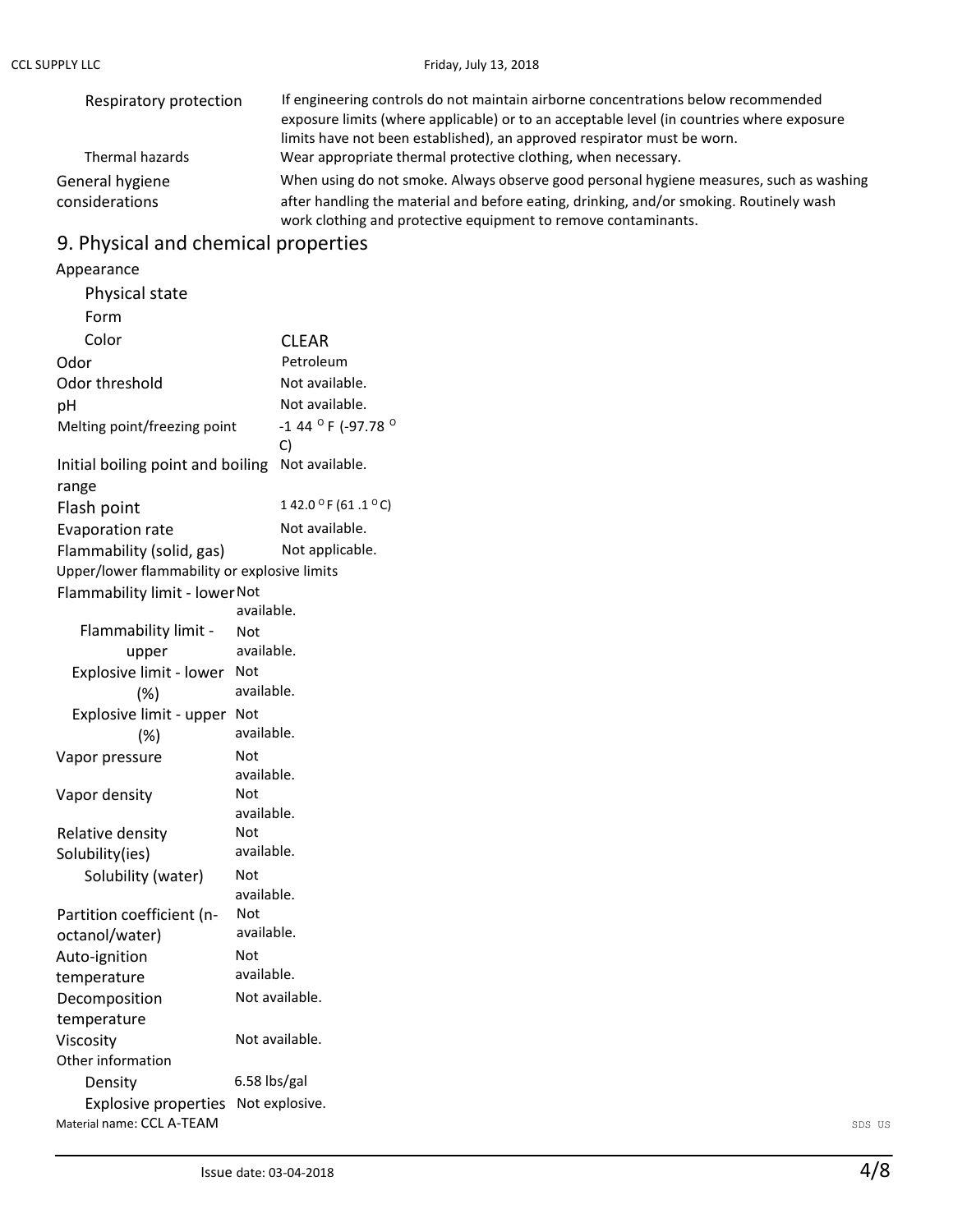| Flammability class                       | $\mathbf{III}$<br>Combustible<br>estimated                                                                                                        |
|------------------------------------------|---------------------------------------------------------------------------------------------------------------------------------------------------|
| Oxidizing properties                     | Not oxidizing.                                                                                                                                    |
| Specific gravity                         | 0.79                                                                                                                                              |
| 10. Stability and reactivity             |                                                                                                                                                   |
| Reactivity                               | The product is stable and non-reactive under normal conditions of use, storage and<br>transport.                                                  |
| Chemical stability                       | Material is stable under normal conditions.                                                                                                       |
| Possibility of hazardous<br>reactions    | No dangerous reaction known under conditions of normal use.                                                                                       |
| Conditions to avoid                      | Avoid heat, sparks, open flames and other ignition sources. Avoid temperatures exceeding<br>the flash point. Contact with incompatible materials. |
| Incompatible materials                   | Strong oxidizing agents.                                                                                                                          |
| Hazardous decomposition<br>products      | No hazardous decomposition products are known.                                                                                                    |
| 11. Toxicological information            |                                                                                                                                                   |
| Information on likely routes of exposure |                                                                                                                                                   |
| Inhalation                               | No adverse effects due to inhalation are expected.                                                                                                |
| Skin contact                             | No adverse effects due to skin contact are expected.                                                                                              |
| Eye contact                              | Direct contact with eyes may cause temporary irritation.                                                                                          |
| Ingestion                                | Droplets of the product aspirated into the lungs through ingestion or vomiting may cause a                                                        |

|                                                         | serious chemical pneumonia.                                                                                          |
|---------------------------------------------------------|----------------------------------------------------------------------------------------------------------------------|
| Symptoms related to the<br>chemical<br>physical,<br>and | Aspiration may cause pulmonary edema and pneumonitis.                                                                |
| toxicological                                           |                                                                                                                      |
| characteristics                                         |                                                                                                                      |
| Information on toxicological effects                    |                                                                                                                      |
| Acute toxicity                                          | May be fatal if swallowed and enters airways.                                                                        |
| Skin corrosion/irritation                               | Prolonged skin contact may cause temporary                                                                           |
| Serious eye damage/eye                                  | irritation.                                                                                                          |
|                                                         | Direct contact with eyes may cause temporary irritation.                                                             |
| irritation                                              |                                                                                                                      |
| Respiratory or skin sensitization                       |                                                                                                                      |
|                                                         | Respiratory sensitization Not a respiratory sensitizer.                                                              |
| Skin sensitization                                      | This product is not expected to cause skin sensitization.                                                            |
| Germ cell mutagenicity                                  | No data available to indicate product or any components present at greater than 0.1 % are<br>mutagenic or genotoxic. |

Carcinogenicity Not classifiable as to carcinogenicity to humans.

'ARC Monographs. Overall Evaluation of Carcinogenicity

Not listed.

OSHA Specifically Regulated Substances (29 CFR 1910.1001-1052)

Not regulated.

US. National Toxicology Program (NTP) Report on Carcinogens

Not listed.

Reproductive toxicity This product is not expected to cause reproductive or developmental effects.

Material name: CCL A-TEAM SDS US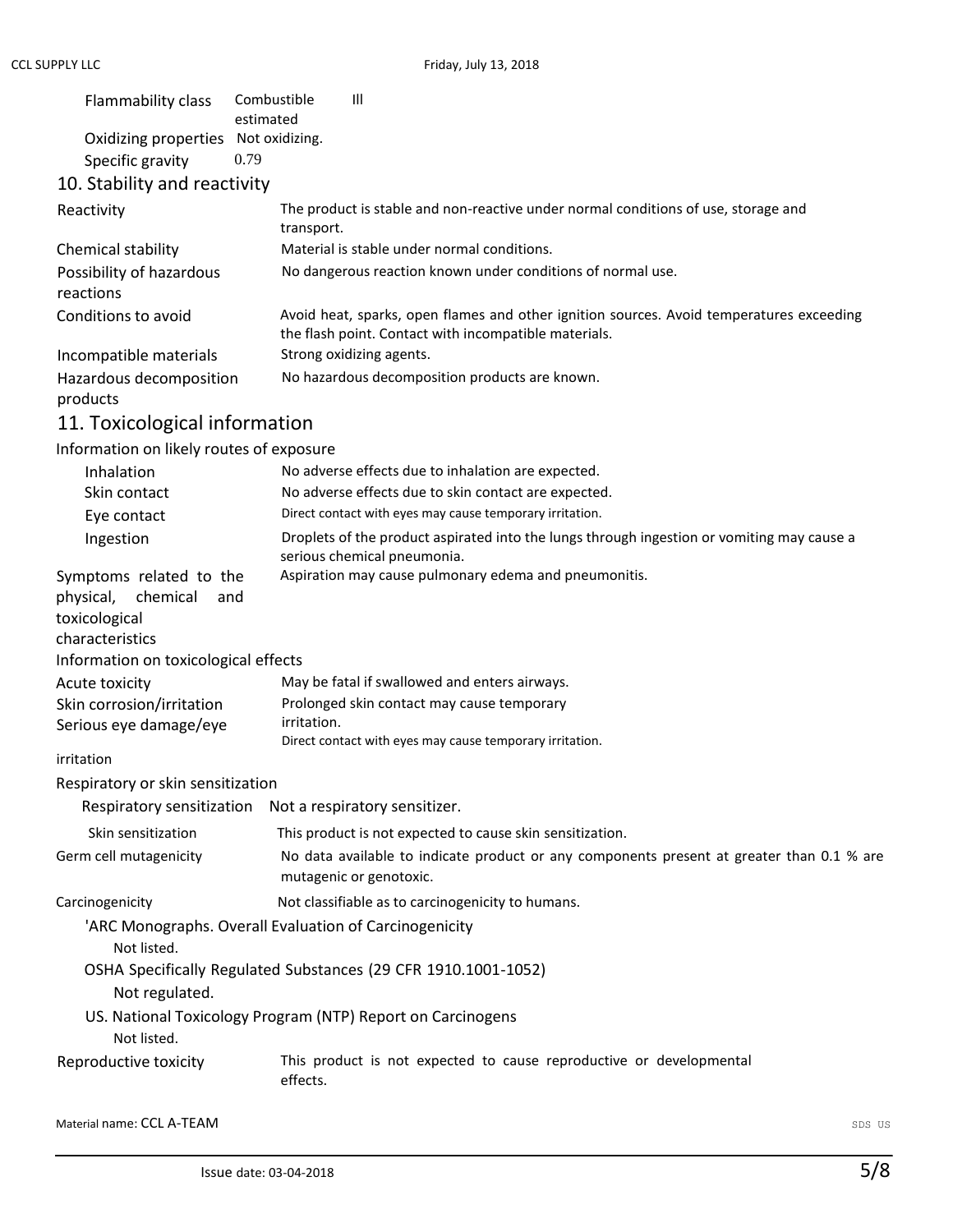| Specific target organ toxicity<br>single exposure   | Not classified.                                                                                                                                                                                                        |
|-----------------------------------------------------|------------------------------------------------------------------------------------------------------------------------------------------------------------------------------------------------------------------------|
| Specific target organ toxicity<br>repeated exposure | Not classified.                                                                                                                                                                                                        |
| Aspiration hazard                                   | May be fatal if swallowed and enters airways.                                                                                                                                                                          |
| 12. Ecological information                          |                                                                                                                                                                                                                        |
| Ecotoxicity                                         | The product is not classified as environmentally hazardous. However, this does not exclude<br>the possibility that large or frequent spills can have a harmful or damaging effect on the                               |
| Persistence and degradability                       | environment.                                                                                                                                                                                                           |
| Bio accumulative potential                          | No data is available on the degradability of this substance.                                                                                                                                                           |
| Mobility in soil                                    | No data available.<br>No data available.                                                                                                                                                                               |
| Other adverse effects                               | No other adverse environmental effects (e.g. ozone depletion, photochemical ozone creation<br>potential, endocrine disruption, global warming potential) are expected from this component.                             |
| 13. Disposal considerations                         |                                                                                                                                                                                                                        |
| Disposal instructions                               | Collect and reclaim or dispose in sealed containers at licensed waste disposal site. Dispose of<br>contents/container in accordance with local/regional/national/international regulations.                            |
| Local disposal regulations                          | Dispose in accordance with all applicable regulations.                                                                                                                                                                 |
| Hazardous waste code                                | The waste code should be assigned in discussion between the user, the producer and the waste<br>disposal company.                                                                                                      |
| Waste from residues I unused<br>products            | Dispose of in accordance with local regulations. Empty containers or liners may retain some<br>product residues. This material and its container must be disposed of in a safe manner (see:<br>Disposal instructions). |
| Contaminated packaging                              | Since emptied containers may retain product residue, follow label warnings even after<br>container is emptied. Empty containers should be taken to an approved waste handling site for<br>recycling or disposal.       |
|                                                     |                                                                                                                                                                                                                        |

### 14. Transport information

DOT

Not regulated as dangerous goods. DOT information on packaging may be different from that listed.

Not regulated as dangerous goods.

#### IMDG

Not regulated as dangerous goods.

## 15. Regulatory information

US federal regulations This product is a "Hazardous Chemical" as defined by the OSHA Hazard Communication Standard, 29 CFR 1

91 0.1 200.

TSCA Section 12(b) Export Notification (40 CFR 707, Subpt. D)

Not regulated.

CERCLA Hazardous Substance List (40 CFR 302.4)

Not listed.

SARA 304 Emergency release notification

Not regulated.

OSHA Specifically Regulated Substances (29 CFR 1910.1001-1052)

Not regulated.

Superfund Amendments and Reauthorization Act of 1986

(SARA) SARA 302 Extremely hazardous substance Not listed.

**Material name: CCL A-TEAM** SDS US **COMPATE AND ACCOUNT ACCOUNT ACCOUNT ACCOUNT ACCOUNT** AND SDS US US US US US US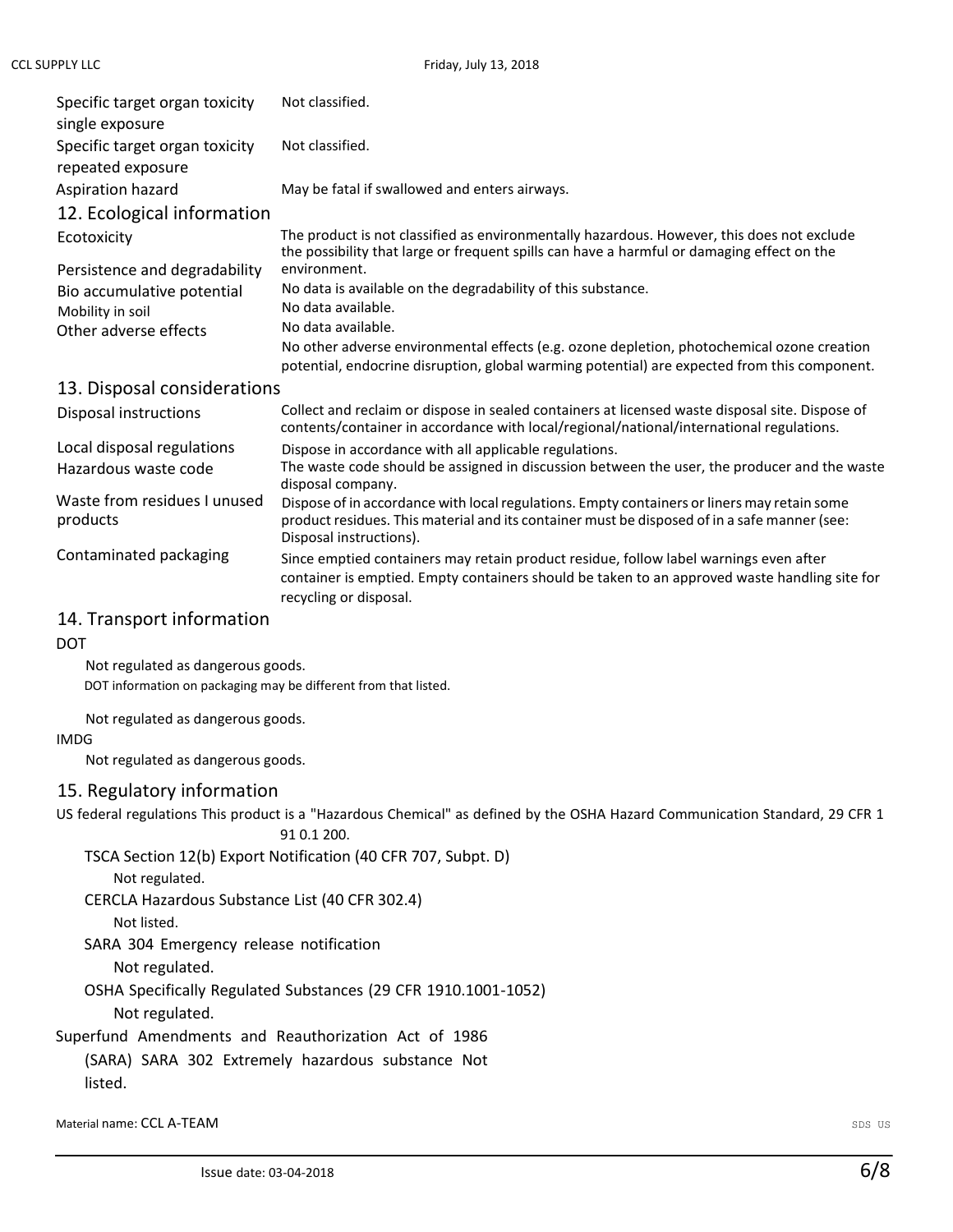| SARA 311/312 Hazardous<br>chemical<br>Classified hazard<br>categories<br>SARA 313 (TRI reporting) Not<br>regulated. | Yes<br>Flammable (gases, aerosols, liquids, or solids)<br>Aspiration hazard                    |
|---------------------------------------------------------------------------------------------------------------------|------------------------------------------------------------------------------------------------|
| Other federal regulations                                                                                           |                                                                                                |
|                                                                                                                     | Clean Air Act (CAA) Section 112 Hazardous Air Pollutants (HAPs) List                           |
| Not regulated                                                                                                       |                                                                                                |
|                                                                                                                     | Clean Air Act (CAA) Section 112(r) Accidental Release Prevention (40 CFR 68.130)               |
| Not regulated.                                                                                                      |                                                                                                |
| Safe Drinking Water Act                                                                                             | Not regulated.                                                                                 |
| (SDWA)                                                                                                              |                                                                                                |
| US state regulations                                                                                                |                                                                                                |
| California Proposition 65                                                                                           |                                                                                                |
|                                                                                                                     | California Safe Drinking Water and Toxic Enforcement Act of 201 6 (Proposition 65): This       |
|                                                                                                                     | material is not known to contain any chemicals currently listed as carcinogens or reproductive |
|                                                                                                                     | toxins. For more information go to www. P65Warnings.ca.gov.                                    |
| International Inventories                                                                                           |                                                                                                |

| Country(s) or region        | On<br>inventory<br>Inventory name<br>$(yes/no)*$                                                                                       |            |
|-----------------------------|----------------------------------------------------------------------------------------------------------------------------------------|------------|
| Australia                   | Australian Inventory of Chemical Substances (AICS)                                                                                     | Yes        |
| Canada                      | Domestic Substances List (DSL)                                                                                                         | Yes        |
| Canada                      | Non-Domestic Substances List (NDSL)                                                                                                    |            |
| China                       | Inventory of Existing Chemical Substances in China (IECSC)                                                                             | Yes        |
| Europe                      | Inventory of Existing Commercial<br>European<br>Chemical<br>Substances (EINECS)                                                        |            |
| Europe                      | European List of Notified Chemical Substances (ELINCS)                                                                                 |            |
| Japan                       | Inventory of Existing and New Chemical Substances (ENCS)                                                                               |            |
| Ko rea                      | Existing Chemicals List (ECL)                                                                                                          | Yes        |
| New Zealand                 | New Zealand Inventory                                                                                                                  |            |
| Philippines                 | Philippine Inventory of Chemicals and Chemical Substances<br>(PICCS)                                                                   | Yes        |
| Taiwan                      | Taiwan Toxic Chemical Substances (TCS)                                                                                                 | Yes        |
| United States & Puerto Rico | Toxic Substances Control Act (TSCA) Inventory                                                                                          | <b>Yes</b> |
|                             | *A "Yes" indicates that all components of this product comply with the inventory requirements administered by the governing country(s) |            |

A "No" indicates that one or more components of the product are not listed or exempt from listing on the inventory administered by the governing country(s).

## 16. Other information, including date of preparation or last revision

| Issue date    | $03-04-2018$                                       |
|---------------|----------------------------------------------------|
| Version #     | 01                                                 |
| HMIS@ ratings | Health: 3<br>Flammability: 2<br>Physical hazard: 0 |